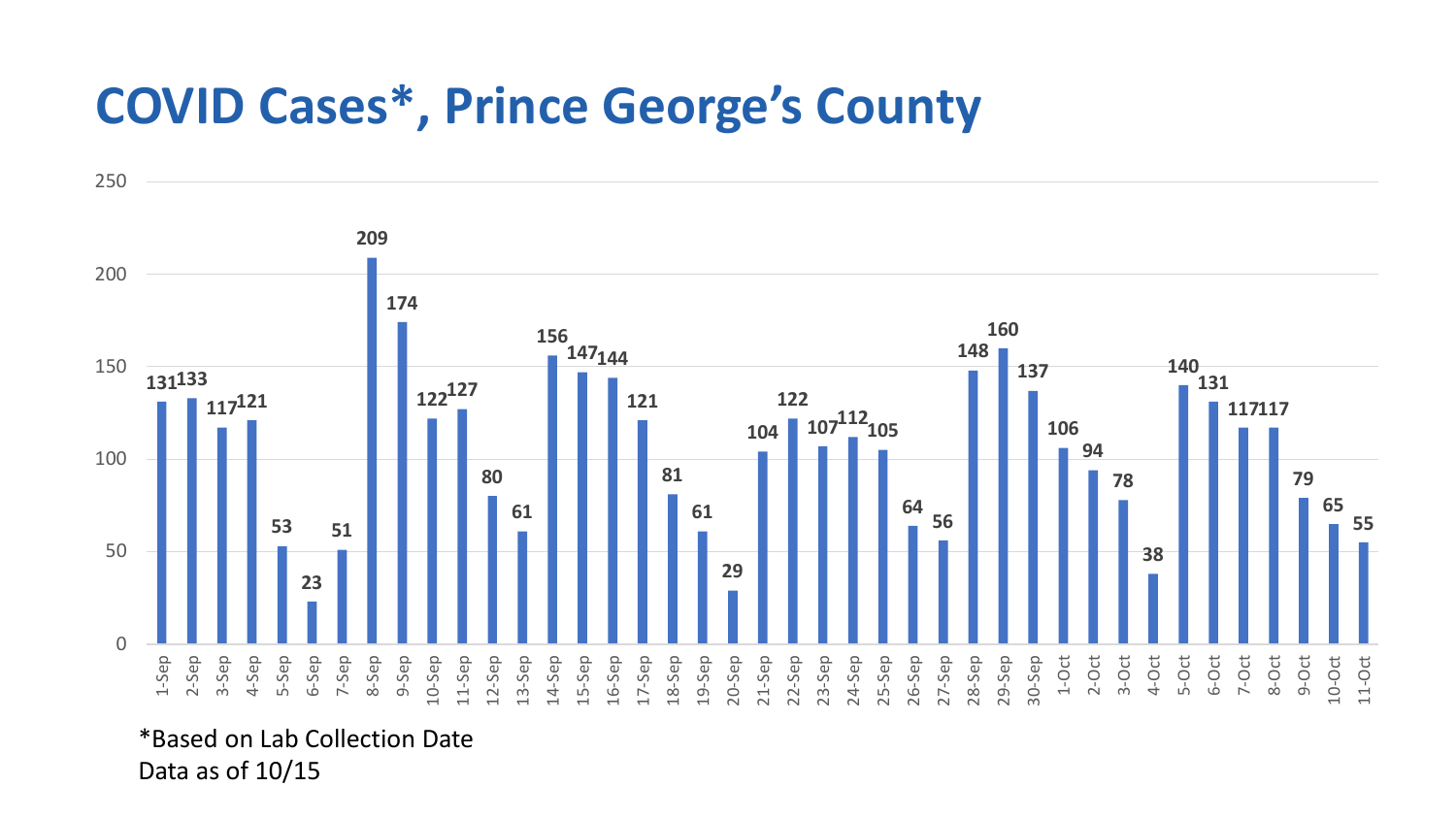## **COVID Average Daily Case Rate\* (last 14 days)**

**Prince George's County**

## **Average New Cases per 100,000 population**



\*Based on Lab Collection Date Data as of 10/15